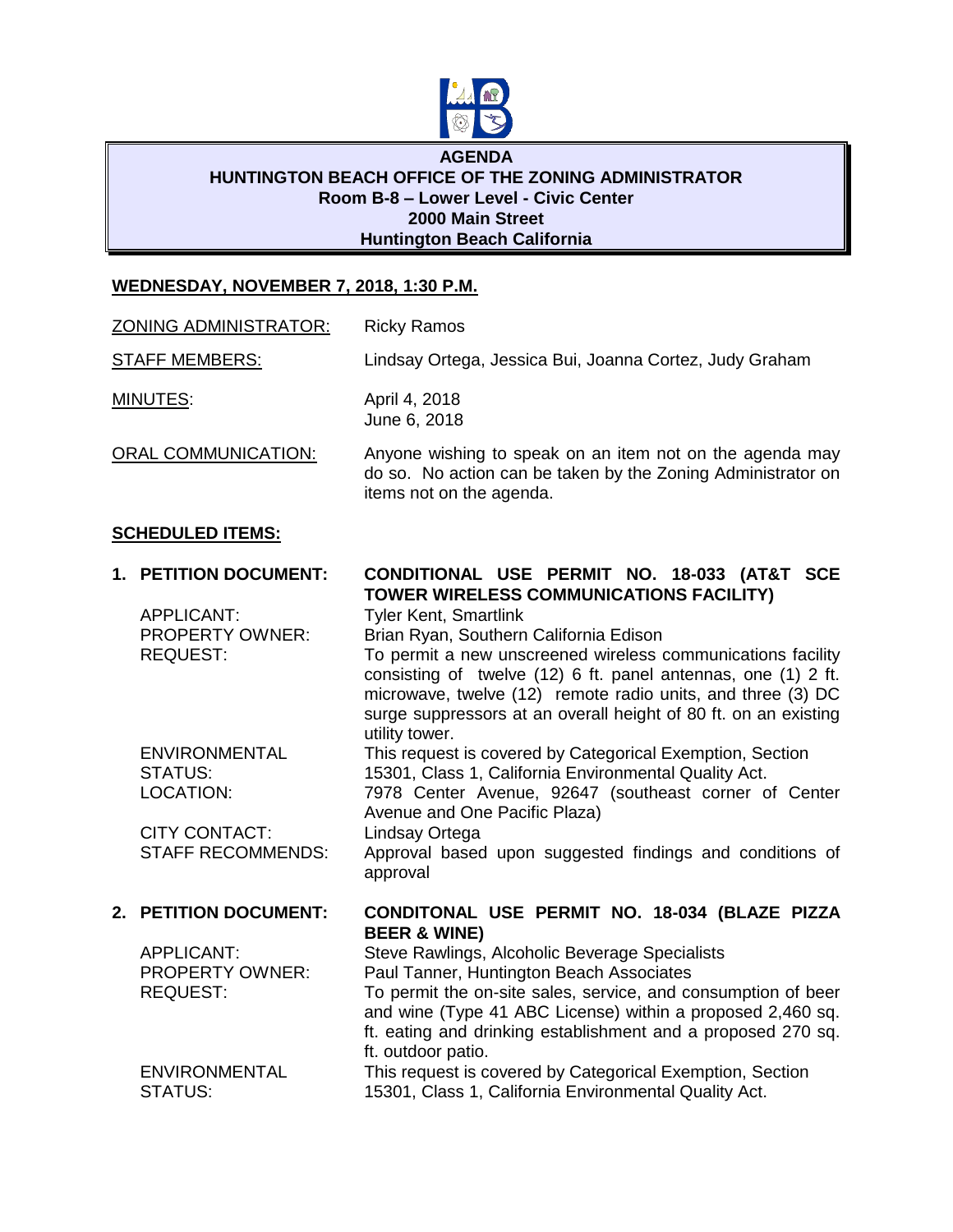# **AGENDA (Continued)**

LOCATION: 7151 Warner Ave., Suite 106, 92647 (north of Warner Ave. and east of Goldenwest St.)

CITY CONTACT: Jessica Bui

STAFF RECOMMENDS: Approval based upon suggested findings and conditions of approval

## **3. PETITION DOCUMENT: CONDITIONAL USE PERMIT NO. 18-019 (H.C. MEDICAL OFFICE)**

APPLICANT: Samir Hijazi, Archissance PROPERTY OWNER: Harper Circle LLC

CITY CONTACT: Joanna Cortez

CITY CONTACT: Joanna Cortez

APPLICANT: Thom Jacobs PROPERTY OWNER: Scott Peebles

REQUEST: To permit the demolition of a 3,030 sq. drive-through restaurant and construct a 7,600 sq. ft. single-story medical office building. ENVIRONMENTAL This request is covered by Categorical Exemption, STATUS: Section,15303, Class 3, California Environmental Quality Act. LOCATION: 19201 Brookhurst Street, 92646 (west side of Brookhurst St., between Garfield Ave. and Yorktown Ave.) STAFF RECOMMENDS: Approval based upon suggested findings and conditions of approval

# **4. PETITION DOCUMENT: CONDITIONAL USE PERMIT NO. 18-036 (JACK's SURFBOARDS OUTDOOR SALES)**

APPLICANT: Ron Abdelfattah, Jack's Surfboard PROPERTY OWNER: Jamal Abdelmuti, ADC REQUEST: To permit private property outdoor display and sales for up to 64 days per year for a period of five years from 2019-2023. ENVIRONMENTAL This request is covered by Categorical Exemption, Section STATUS: 15311, Class 11, California Environmental Quality Act. LOCATION: 101 Main Street, 92646 (northwest corner of Main St. and PCH) STAFF RECOMMENDS: Approval based upon suggested findings and conditions of approval

## **5. PETITION DOCUMENT: TENTATIVE PARCEL MAP 18-038/ COASTAL DEVELOMENT PERMIT NO. 18-034 (601 HUNTINGTON SUBDIVISION)**

REQUEST: To allow the subdivision of a 5,832 sq. ft. lot into two, 2,916 sq. ft. parcels. ENVIRONMENTAL This request is covered by Categorical Exemption,

STATUS: Section,15315, Class 15, California Environmental Quality Act.